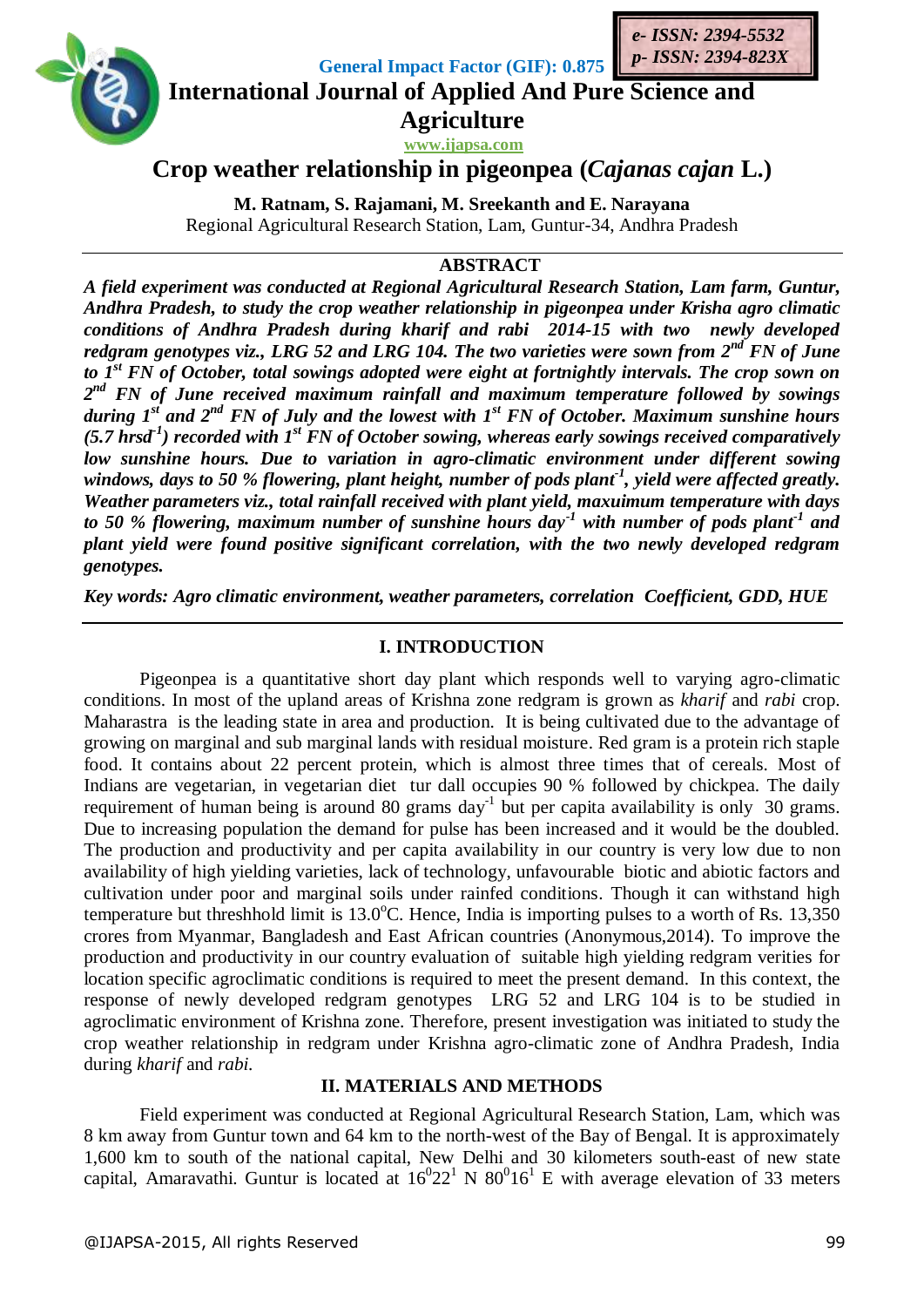## *International Journal of Applied and Pure Science and Agriculture (IJAPSA) Volume 01, Issue 5, [May - 2015] e-ISSN: 2394-5532, p-ISSN: 2394-823X*

from M S L and situated on the plains. The Guntur region is one of the most fertile areas in India, with the river Krishna flowing to the north of the district, the area has many farmlands. The climate was sub-tropical with major part of rainfall concentrated June to September (SW monsoon) and October to December (NE monsoon). The mean annual rainfall was around 900-1000 mm in 52-54 rainy days. The experiment was conducted during 2014-15 at Regional Agricultural Research Station (RARS), Lam under Krishna agro climatic zone of Andhra Pradesh. The soils of the experimental area were broadly classified as black cotton soils (vertisols) with neutral to slightly alkaline in reaction (pH 7.9 to 8.1), low to medium in organic carbon content (0-0.51%), low in available N (230 kgha<sup>-1</sup>), medium to high in available P (59 kgha<sup>-1</sup>) and medium to high in available K (150-500 kgha<sup>-1</sup>). The treatments consist of eight sowing dates and two genotypes replicated three times in RBD. Daily data on rainfall, T max., T min., RH<sub>1</sub>&<sub>2</sub>, sunshine hours, evaporation and wind speed (agro meteorological data) was collected during crop growth period i.e., from sowing to harvest from Agricultural Meteorological Field Unit (AMFU) of RARS, Lam. The weather parameters mean maximum, mean minimum temperatures, mean relative humidity, rainfall, sunshine hours, wind speed and pan evaporation were correlated with days to 50 % flowering, plant height (cm), number of pods plant<sup>-1</sup> and seed yield of redgram.

#### **III. RESULTS**

#### **Agro-climatic environment**

Agro-climatic indices prevailing during crop growth have been shown in Table.1. The highest amount of rainfall 693.9 was received by the first date of sowing  $(2<sup>nd</sup> FN of June)$  followed by second date of sowing  $(1<sup>st</sup> FN of July)$  and there after gradual decrease in the amount of rainfall received ( from D3 to D 8). Pigeonpea requires an optimum rainfall around 500 mm which was received in five sowing windows i.e.  $2<sup>nd</sup>$  FN June (D1) to  $2<sup>nd</sup>$  FN of August (D5). The mean maximum and mean minimum temperature received by all sowing windows are on par with the optimum temperature required by pigeonpea (optimum maximum  $30-35$  °C and optimum minimum 19-23 °C). Sunshine hours received during crop growth ranged from 4.1 to 5.7,  $1<sup>st</sup>$  FN of July (D2) received lowest SSH and 1<sup>St</sup> October (D8) sowing received maximum SSH. Maximum GDD and HUE was recorded with  $2<sup>nd</sup>$  FN June to  $2<sup>nd</sup>$  FN July (D1 to D3).

| Date of sowing              | <b>Total</b><br>rainfall<br>(mm) | Mean Temp <sup>o</sup> C |       | <b>SSH</b>       | <b>Humidity</b> |     |                    | HUE           |              |
|-----------------------------|----------------------------------|--------------------------|-------|------------------|-----------------|-----|--------------------|---------------|--------------|
|                             |                                  | Tmax.                    | T min | Day <sup>1</sup> | Mor             | eve | GDD<br>$\rm ^{o}C$ |               |              |
|                             |                                  |                          |       |                  |                 |     |                    | <b>LRG104</b> | <b>LRG52</b> |
| $D1: 2^{nd}$ FN June        | 693.9                            | 34.5                     | 19.3  | 4.3              | 79              | 55  | 31.2               | 7049.2        | 6245.6       |
| $D2: 1st$ FN July           | 685.6                            | 32.7                     | 19.4  | 4.1              | 87              | 61  | 29.4               | 6412.1        | 6497.4       |
| $D3:2^{nd}$ FN July         | 626.3                            | 31.9                     | 20.1  | 4.2              | 96              | 77  | 29.0               | 7101.4        | 6001.3       |
| $D4:1^{st}$ FN Aug          | 485.3                            | 31.5                     | 18.8  | 4.8              | 91              | 61  | 27.9               | 4904.8        | 4890.9       |
| $D5:2^{nd}$ FN Aug          | 468.1                            | 31.3                     | 18.6  | 4.6              | 92              | 60  | 27.6               | 5012.2        | 5183.3       |
| $D6:1^{st}$ FN Sept         | 337.5                            | 31.2                     | 18.8  | 5.3              | 93              | 60  | 27.6               | 4763.8        | 4164.8       |
| D7: 2 <sup>nd</sup> FN Sept | 293.3                            | 31.1                     | 18.9  | 5.3              | 93              | 60  | 27.6               | 4964.5        | 4204.1       |
| $DS: 1st$ FN Oct            | 64.9                             | 31.6                     | 19.7  | 5.7              | 93              | 57  | 28.5               | 4734.1        | 4389.8       |

**Table 1 Agro-climatic environment during crop growth**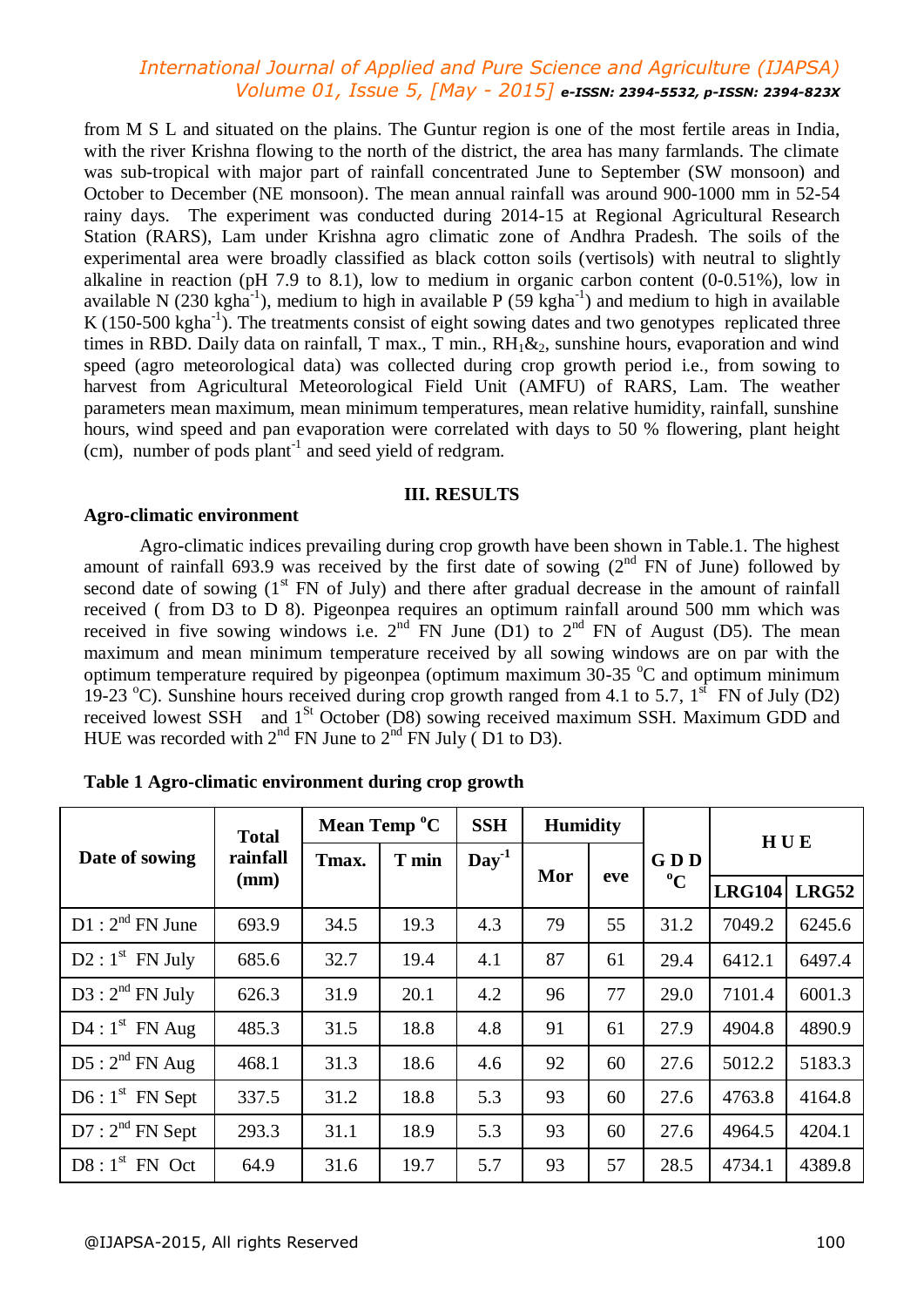# *International Journal of Applied and Pure Science and Agriculture (IJAPSA) Volume 01, Issue 5, [May - 2015] e-ISSN: 2394-5532, p-ISSN: 2394-823X*

#### **Yield components and crop weather relation**

Variation in sowing windows of pigeonpea under Krishna agro-climatic zone influenced the days to 50% flowering, plant height, number of pods plant<sup>-1</sup>, pod yield plant<sup>-1</sup>. Redgram genotypes LRG 104 and LRG 52 were sown from  $2<sup>nd</sup>$  FN of June to  $1<sup>st</sup>$  FN of October. Among the sowing windows,  $2<sup>nd</sup>$  FN of June and  $1<sup>st</sup>$  &  $2<sup>nd</sup>$  FN of July sowings received highest amount of rainfall, mean maximum and mean minimum temperature, GDD, HUE and Lower sunshine hours and humidity compared to latter sowings. Experiment resulted indicated that maximum plant height, number of pods plant<sup>-1</sup>, yield plant<sup>-1</sup> was recorded with June and July sowings. (Table 1& 2). Favourable weather parameters like maximum rainfall, optimum temperature range, GDD and HUE during the crop season resulted in arriving higher yield plant<sup>-1</sup> for the first three sowing windows even though lower SSH were received. The SSH day<sup>-1</sup> had less influence on yield for the crop when sown during *kharif.* These results were in conformation with Patel *et al*., (1997) and Singh and Singh (2000).

The yield plant<sup>-1</sup> was reduced from  $4<sup>th</sup>$  sowing window ( $1<sup>st</sup>$  FN Aug) onwards up to last sowing i.e.,  $1<sup>st</sup>$  FN October, where as less variation for plant yield was recorded for the above sowings in terms of yield. This may be due to low receipt of rainfall from  $4<sup>th</sup>$  sowing window onwards which below 500 mm. Thought lowest rainfall received in the last sowing window  $(1<sup>st</sup>)$ October) which is ten times less first sowing window (693.9 mm). the variation recorded in terms of rainfall does not reflected in term of plant yield. pigeonpea is naturally drought tolerant legume which will survive with minimum amount rainfall received during the crop growth. The crop sown in the last sowing window thrived well with an yield of 50 % to the fist sowing crop this clearly indicates that pigeonpea crop resists under low rainfall conditions for attaining considerable yield

| Date of sowing              | Days to 50%<br>flowering |            | <b>Height at maturity</b><br>(cm) |            | No of pods/plant<br>at maturity |            | Per plant yield<br>(g) |                  |
|-----------------------------|--------------------------|------------|-----------------------------------|------------|---------------------------------|------------|------------------------|------------------|
|                             | LRG-<br>104              | LRG-<br>52 | LRG-<br>104                       | LRG-<br>52 | LRG-<br>104                     | LRG-<br>52 | LRG-<br>104            | <b>LRG</b><br>52 |
| $D1: 2^{nd}$ FN June        | 132                      | 123        | 210.8                             | 186.6      | 548                             | 427        | 226.3                  | 200.5            |
| $D2: 1st$ FN July           | 120                      | 110        | 200.6                             | 176.9      | 551                             | 413        | 218.1                  | 221.0            |
| $D3:2^{nd}$ FN July         | 109                      | 100        | 192.3                             | 168.1      | 543                             | 407        | 245.3                  | 207.3            |
| $D4:1^{st}$ FN Aug          | 100                      | 98         | 185.3                             | 160.8      | 410                             | 356        | 175.8                  | 175.3            |
| $D5:2^{nd}$ FN Aug          | 100                      | 98         | 178.6                             | 152.6      | 403                             | 333        | 181.6                  | 187.8            |
| $D6:1^{st}$ FN Sept         | 98                       | 95         | 170.1                             | 155.1      | 396                             | 307        | 172.6                  | 150.9            |
| D7: 2 <sup>nd</sup> FN Sept | 98                       | 95         | 168.9                             | 152.9      | 365                             | 308        | 180.2                  | 152.6            |
| $DS: 1st$ FN Oct            | 98                       | 94         | 168.6                             | 136.5      | 322                             | 301        | 166.4                  | 154.3            |

**Table 2. Agroclimatic environment vs yield parameters**